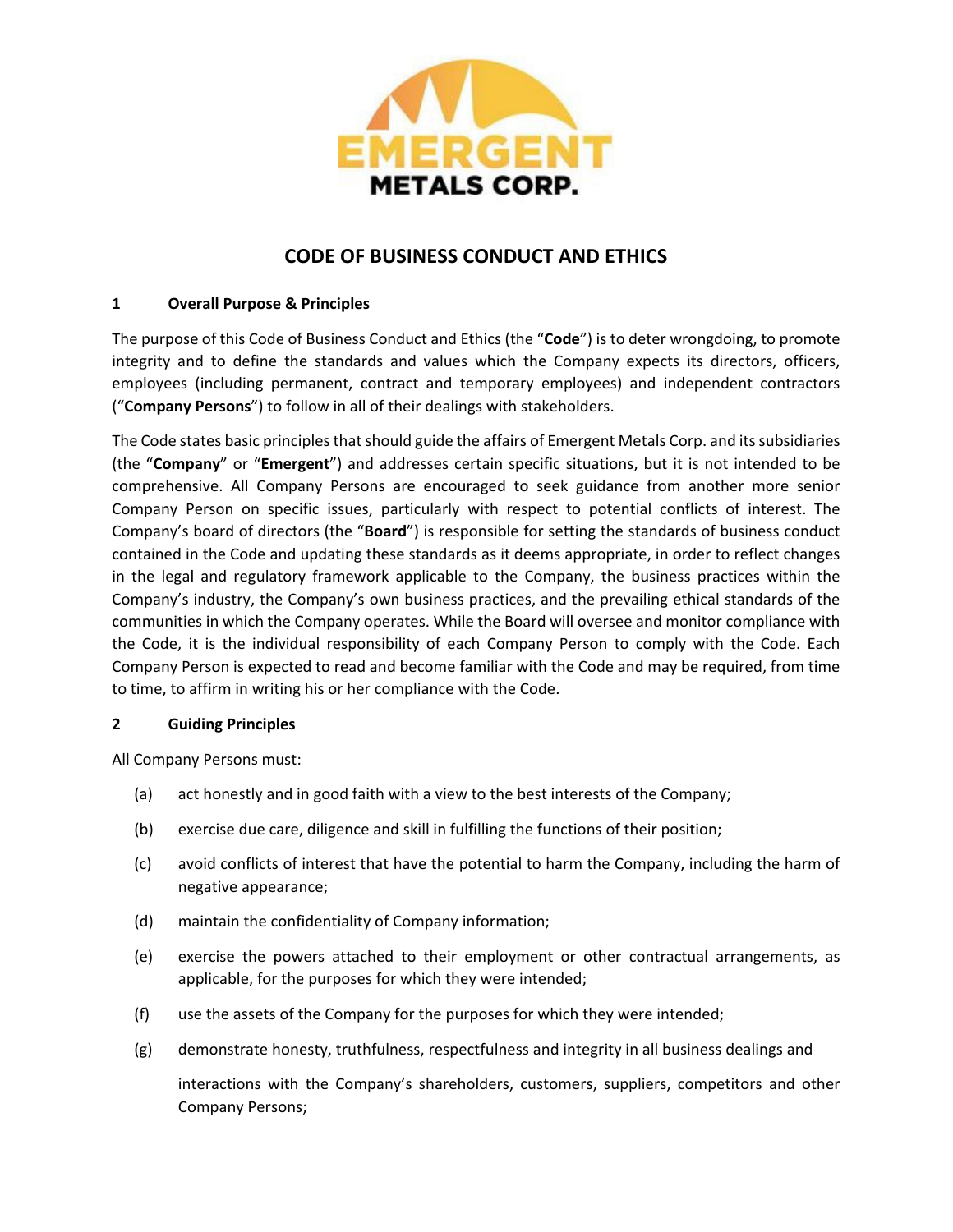- (h) except as permitted, contemplated or intended pursuant to or in connection with any agreements made between the Company and any First Nations entities that are entered into in connection with the rights of First Nations peoples (in such case, a "**First Nations Agreement**"), refrain from discrimination, intimidation or harassment towards any Company Person or any other person in any aspect based on religion, race, color, age, gender, sexual orientation, marital status, physical or mental disability or national or ethnic origin;
- (i) provide full, fair, accurate, timely and understandable disclosure to allow the same to be provided to the public in the Company's shareholder reports and in other public communications and filings of the Company;
- (j) conduct all of the Company's operations, including exploration, development and mining activities, using environmental best practices in the jurisdictions in which the Company operates with a goal of protecting human health, minimizing negative impacts on the ecosystem and ultimately restoring disturbed sites to a high environmental standard; and
- (k) act in accordance with all applicable laws and regulations, adhere to the ethical standards set out in the Code and follow the Company's policies and procedures.

This Code provides guidance to Company Persons on their ethical and legal responsibilities and states basic principles that should guide the affairs of the Company. While this Code may deal with certain specific situations, it is not practical for such a Code to comprehensively cover every specific situation that may be encountered. Each Company Person is responsible to abide by all rules, regulations and requirements of applicable law.

## **3 Conflicts of Interest**

- 3.1 All Company Persons have an obligation to act in the best interests of the Company at all times. Further, all Company Persons are required to avoid situations where their own personal or business interests interfere or might appear to interfere in any way with the interests of the Company.
- 3.2 A conflict of interest will arise when a Company Person must choose between the Company's best interests and their personal interests (including the interests of another company), including when a Company Person has or could have a personal interest in a Company transaction. No Company Person may take advantage of corporate opportunities in the course of exercising their duties with the Company, including, but not limited to, making introductions or facilitating the transfer, disposition, acquisition, sale or optioning of mineral exploration properties to competitors of the Company, unless the Board has specifically declined the opportunity under the same or more favorable terms.

Any situation where the judgment of a Company Person may be compromised, where he or she shows undue favoritism to any party or where he or she receives a personal benefit of some kind is potentially a conflict of interest. All Company Persons must strive to avoid situations that create a conflict, create the potential for a conflict or create the appearance of a conflict (material or significant). In the rare instance where creating such a situation is beneficial for the Company, before proceeding, the Company Person must first seek the approval of the Board.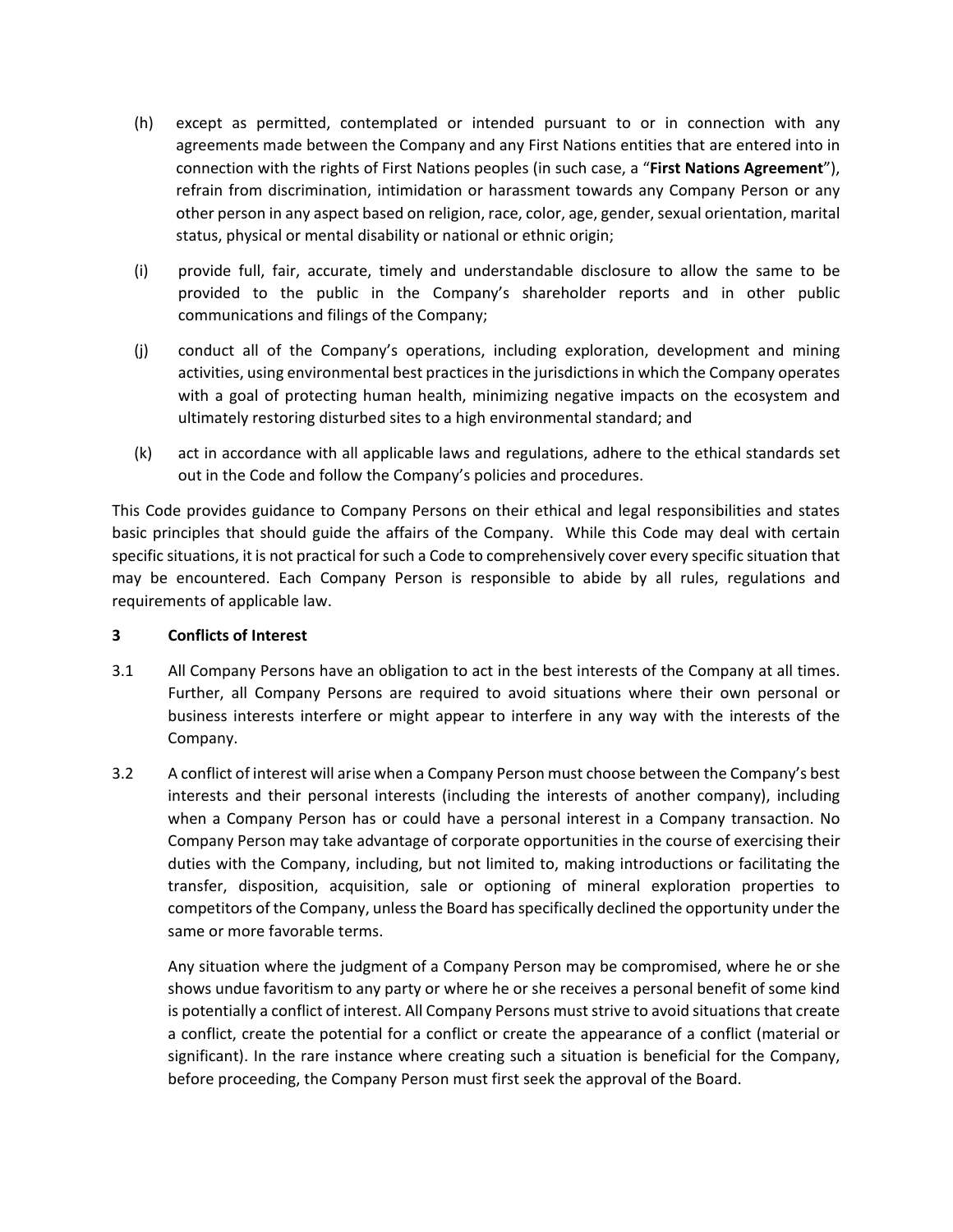- 3.3 Company Persons, while providing services to the Company are not permitted to take steps contrary to the best interests of the Company and may not:
	- (a) use the Company's property for his or her own material benefit;
	- (b) influence the Company's contractors, consultants or advisors for his or her personal gain;
	- (c) recommend decisions for the Company that materially benefit the employee, his or her family members, friends, or other business interests;
	- (d) personally act on business opportunities presented to the Company, including but not limited to acquiring or attempting to acquire any property, security or any business interest which they know that the Company is interested in acquiring;
	- (e) own more than a 5% interest in any entity that is a competitor of the Company without first obtaining the approval of the Board;
	- (f) be a consultant to, or an officer or employee of, or otherwise operate an outside entity that is a direct competitor of the Company; and
	- (g) serve on the board of an entity that is a competitor of the Company without first obtaining the approval of the Board.

For the purposes of Subsections 3.3(e), (f), and (g), a direct competitor of the Company means a mineral exploration or mining company that is or is planning to explore or mine the same metals as Emergent in the geographic vicinity that Emergent is or is planning to operate.

- 3.4 During business hours, full time employees are required to devote their full time and attention to the Company. Any employees who are not full-time employees are required to devote the time and attention to the Company's affairs as are contemplated in their respective employment agreements.
- 3.5 Where a conflict of interest may exist, then the Company Person must immediately disclose the conflict to: (a) the Board Chair in the case of directors or the CEO; (b) the CEO in the case of all other officers of the Company; and (c) the CFO in the case of all other Company Persons.
- 3.6 If a Company Person becomes aware of a material transaction or relationship (including those involving family members) that could reasonably be expected to give rise to a conflict of interest, he or she should discuss the matter promptly with the Chair of the Audit Committee or another member of the Audit Committee.
- 3.7 In addition to any other requirements pursuant to applicable law, where a director has a conflict of interest, such director shall retire from any meeting of the Board, if required by the Board Chair, while discussion on the applicable material contract or transaction or proposed material contract or transaction is taking place and shall refrain from voting on the subject under consideration, but this will not prevent the Board from calling him or her into the meeting to answer any questions regarding the matter under discussion nor shall it release the director from his or her obligation to inform the Board.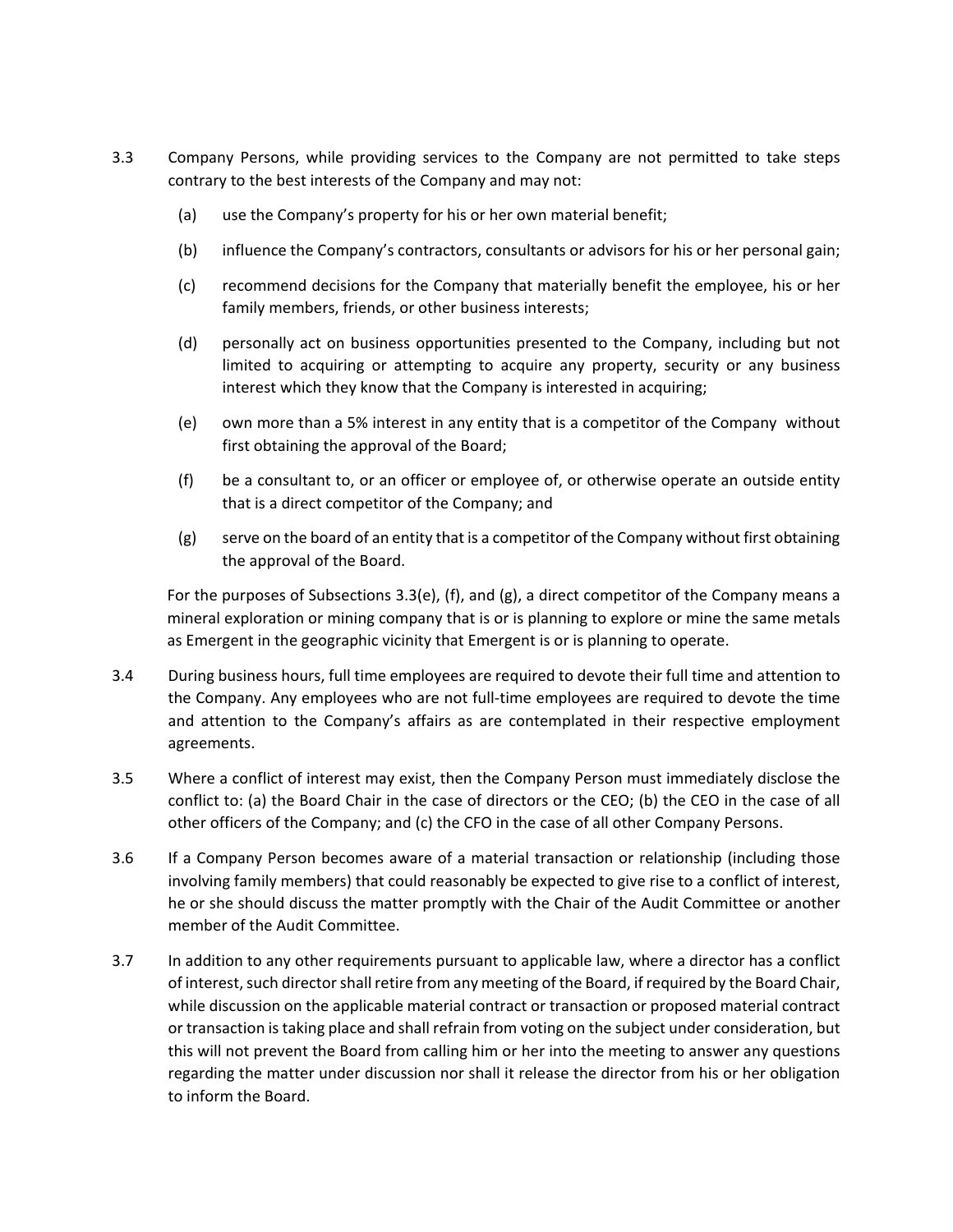#### **4 Use of Company Resources and Corporate Opportunities**

- 4.1 All Company Persons are to safeguard and use the Company's resources for legitimate business purposes only. The Company and its Company Persons will take steps to prevent theft, carelessness and any manner of material waste that has a direct impact on the Company's profitability.
- 4.2 The obligation of all Company Persons to protect the Company's assets includes the protection of its proprietary information, which may include, but are not limited to, drill results; exploration plans; engineering plans and designs; geological prospects and interpretations; databases and records; business, marketing and corporate development plans; salary information; intellectual property and any unpublished financial or technical data and reports. Unauthorized use or distribution of this information is a violation of this Code. It may also be illegal and result in civil or criminal penalties.
- 4.3 Opportunities which become available to a Company Person by reason of his or her position with the Company or employment activities must be disclosed to the Company and be treated as if belonging to the Company. All Company Persons are prohibited from using Company property or information for personal gain, taking personal advantage of opportunities that are discovered through the use of Company property or information, or competing with the Company.

## **5 Confidentiality; Protection and Proper Use of the Company's Assets**

- 5.1 All Company Persons are required to maintain and protect the confidentiality of all information and materials entrusted to them.
- 5.2 All Company Persons have access to sensitive and confidential corporate information. Confidential information is any information obtained or developed in the Company's business that has not been made public by the Company through designated spokespersons or publicly disclosed documents. Confidential information includes, but is not limited to: (a) information marked "Confidential," "Private," "For Internal Use Only," or similar legends; (b) technical or scientific information relating to current and future products, services or research; (c) business or marketing plans or projections; (d) earnings and other internal financial data; (e) Company Persons information; (f) supply and customer lists; and (g) other non-public information that, if disclosed, might be of use to the Company's competitors, or harmful to the Company or its suppliers, customers or other business partners.

Confidential information also includes information that our customers and suppliers have entrusted to us. Release of such information may be harmful to the Company, other Company Persons, suppliers and customers, and in some cases it may be illegal. All Company Persons must use extreme care when dealing with confidential information to ensure that such information not be released to anyone inside or outside of the Company who is not authorized or legally entitled to receive it.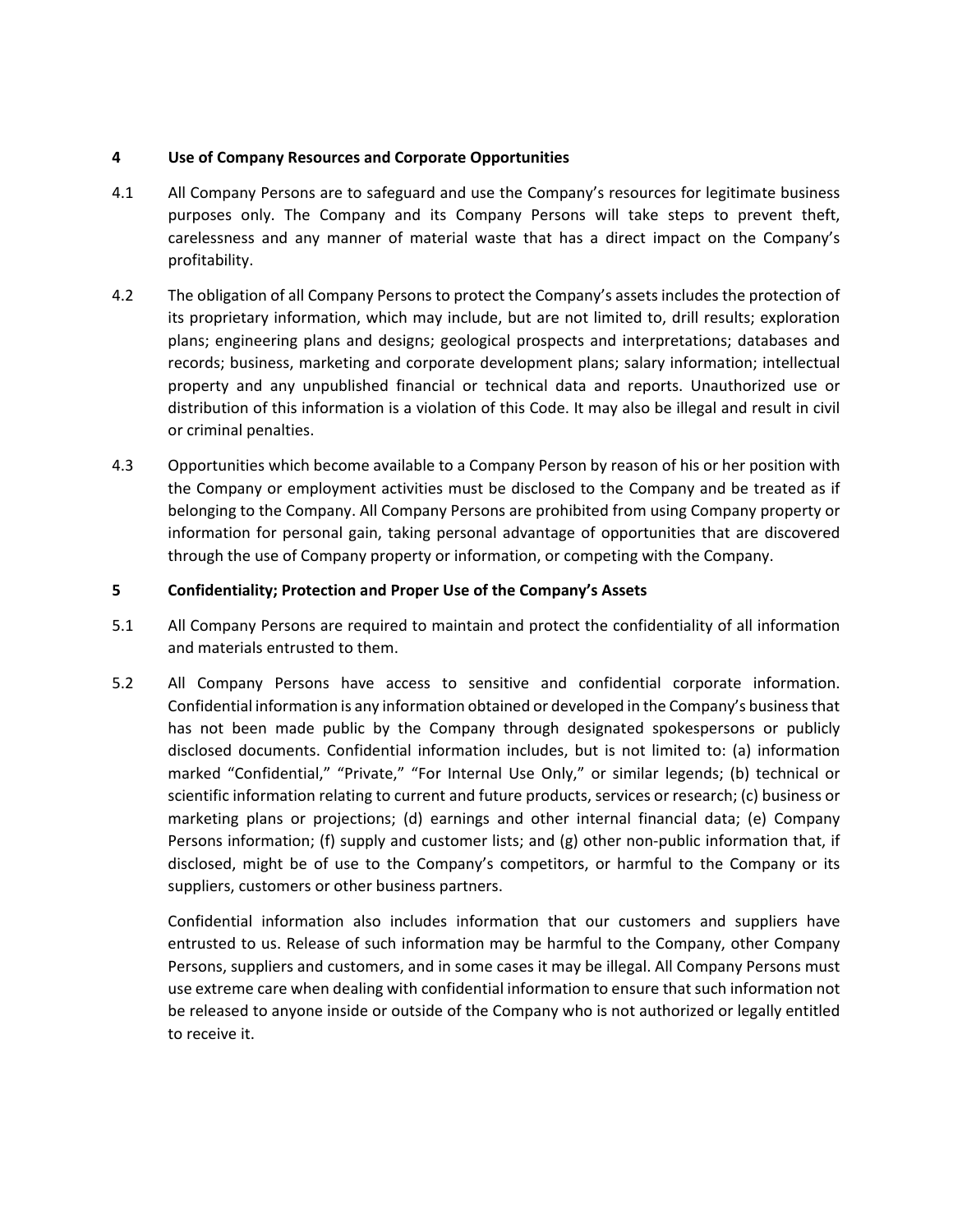- 5.3 To avoid inadvertent disclosure of confidential information, Company Persons shall not discuss confidential information with or in the presence of any unauthorized persons, including family members and friends.
- 5.4 The obligation to preserve confidential information continues even after the employment or other relationship of the Company Person with the Company ends.
- 5.5 Proper use of all of the Company's property, information resources (including internet, email, and intranet) and communications systems is the responsibility of all Company Persons. The assets of the Company are intended for conducting Company business. All electronic and telephonic communication products, intranet and internet servers or any other systems owned, licensed or operated by the Company are considered the Company's business records, and therefore, Company property and should be used in accordance with Company corporate policy. The information, ideas, concepts and know-how described, documented or contained in the Company's electronic communications systems and related databases are the intellectual property of the Company. The copying or use of the Company's intellectual property for personal use or benefit during or after employment with the Company is prohibited. Proprietary information including intellectual property and corporate private or confidential information is extremely valuable and must not be disclosed to anyone without proper authorization.
- 5.6 The confidentiality provisions of this Code are not intended to modify any contractual confidentiality obligations to which a Company Person may be subject. Each Company Person remains fully bound by his/her/its obligations pursuant to such contracts and applicable law.

## **6 Public Disclosure of Information**

Applicable securities laws require the Company to disclose certain information in various reports that the Company must file with or submit to Canadian provincial securities regulators. In addition, from time to time, the Company makes other public communications, such as issuing press releases. The Company's policy is to provide full, fair, accurate, timely and understandable disclosure in reports filed with the securities regulators and other public communications, all in accordance with the Company's Corporate Disclosure and Insider Trading Policy.

## **7 Fair Dealings**

- 7.1 All Company Persons are required to deal fairly with the Company's customers, suppliers, competitors and other employees in a business-like manner, free from discriminatory practices, including harassment.
- 7.2 No Company should take unfair advantage of anyone through illegal conduct, concealment, manipulation, abuse of privileged information, misrepresentation of material facts or any other unfair dealing practice.
- 7.3 To this end, Company Persons shall not:
	- (a) make false or misleading statements to customers, suppliers or other third parties;
	- (b) make false or misleading statements about competitors;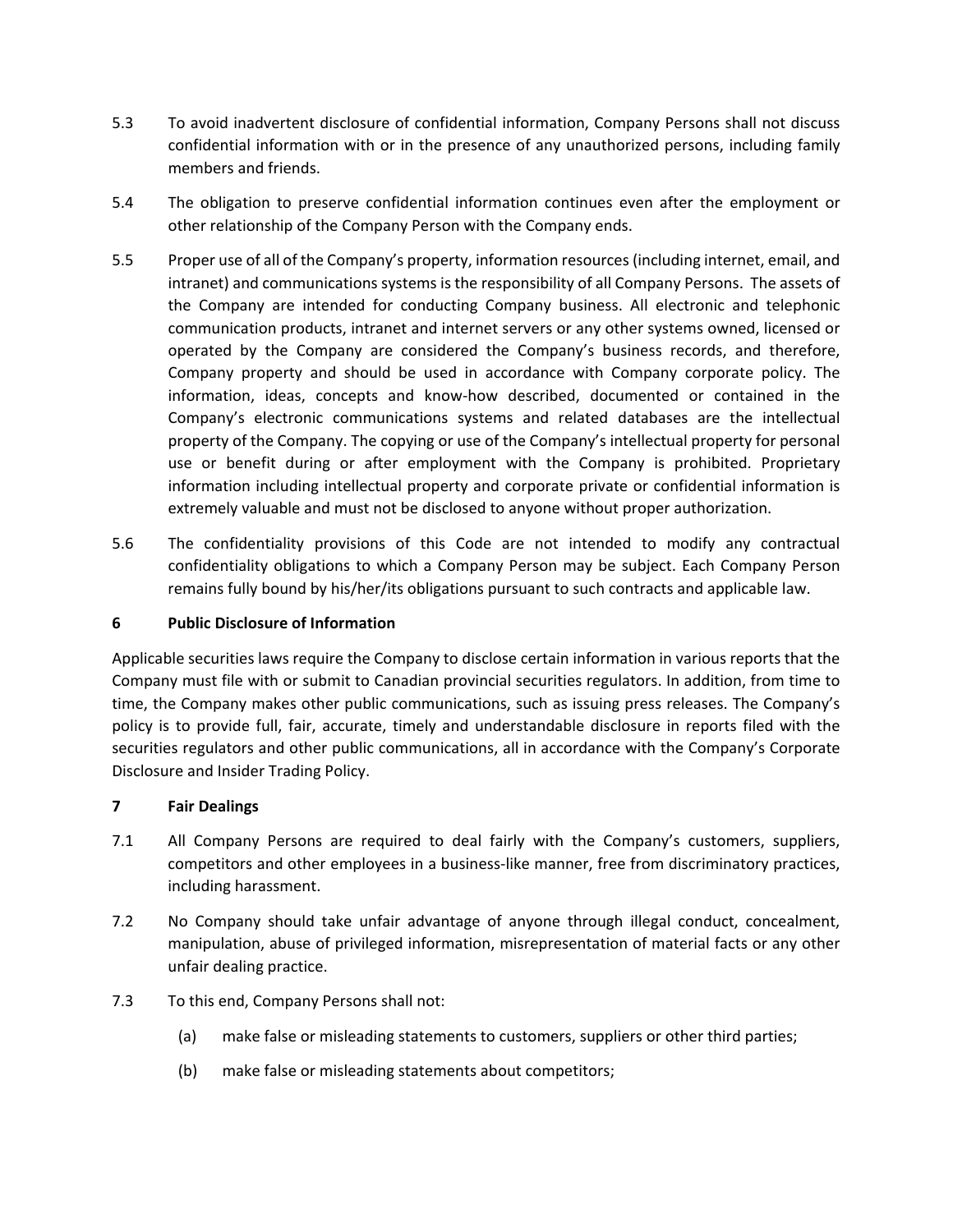- (c) solicit or accept from any person that does business with the Company, or offer to extend to any such person: (i) cash of any amount; or (ii) gifts, gratuities, meals or entertainment that could influence or reasonably give the appearance in influencing the Company's business relationship with that person or go beyond common courtesies usually associated with accepted business practice;
- (d) solicit or accept any fee, commission or other compensation for referring customers to third-party vendors; or
- (e) otherwise take unfair advantage of the Company's customers or suppliers, or other third parties, through manipulation, concealment, abuse of privileged information or any other unfair-dealing practice.

# **8 Compliance with Laws**

The Company operates within a complex framework of Canadian and US federal, provincial, state and municipal laws and regulations, stock exchange rules and securities laws in which it carries on business. All Company Persons are expected to comply both in letter and in spirit with the applicable laws, rules and regulations of Canada and any other jurisdiction where the Company conducts business, including but not limited to mining and environmental laws and regulations. No Company Person is ever expected to commit or condone an illegal act, or to instruct other Company Persons to do so on behalf of the Company.

Each Company Person is also required to comply with all of the Company's other policies, codes and mandates.

The Company is engaged in a variety of business relationships with other companies, individuals, organizations and levels of government and sometimes also in other countries. In all interactions, Company Persons are required to comply with all laws, rules and regulations governing their activities.

# **9 Insider Trading**

Trading of publicly listed securities or their derivatives on the basis of insider information, or inducing others to do so, is illegal and may result in significant civil and criminal penalties. Insider information includes information that is not public and could materially affect the price of the Company's shares. It may be positive or negative and may include information concerning significant discoveries, assay results, geological interpretations, grades, tonnages, resources and reserves of properties owned or operated by the Company, financial results or forecasts, or information concerning major contracts or proposed transactions including mergers, takeovers and asset acquisitions. The Company has adopted a Corporate Disclosure and Insider Trading Policy governing the sales of the Company's securities by its Company Persons. All Company Persons are expected to read and become familiar with the Corporate Disclosure and Insider Trading Policy.

## **10 Financial Records and Internal Controls**

All Company Persons must help to maintain the integrity of the Company's financial records in order to ensure full, fair, accurate, timely and understandable disclosure of financial information as required by securities law and other regulatory authorities. All assets, liabilities and transactions must be accurately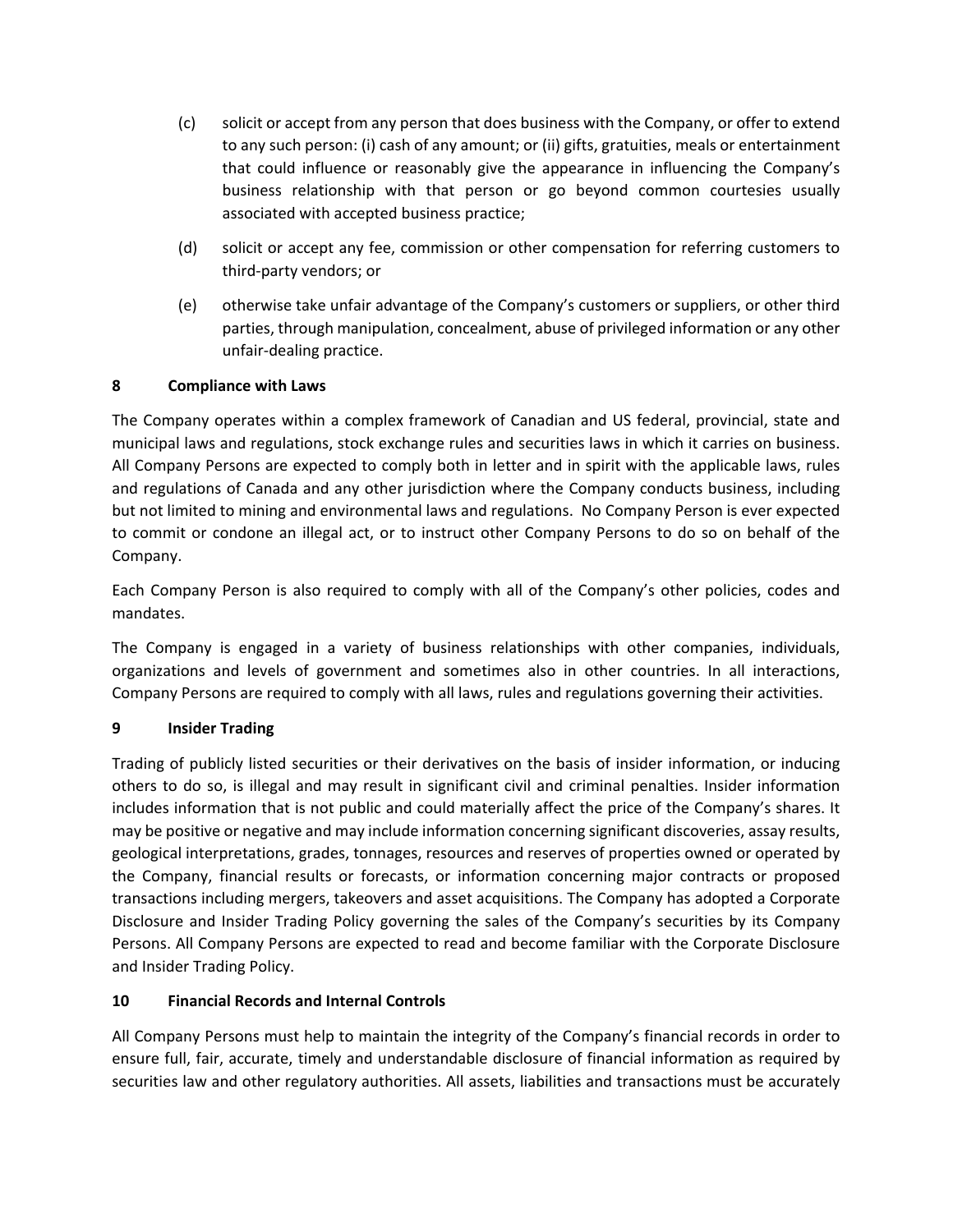and completely reported in the books and supported by necessary documentation, and no asset, liability or transaction is to be concealed from management or the Company's internal or external auditor.

#### **11 Discrimination and Harassment**

#### 11.1 A Non-Discriminatory Environment

The Company fosters a work environment in which all individuals are treated with respect and dignity. The Company is an equal opportunity employer and does not discriminate against Company Persons or potential Company Persons on the basis of race, color, religion, sex, national origin, age, sexual orientation or disability or any other category protected by Canadian federal or provincial laws and regulations, or any laws or regulations applicable in the jurisdiction where such Company Persons are located. The Company will make reasonable accommodations for Company Persons in compliance with applicable laws and regulations. The Company is committed to actions and policies to assure fair employment, including equal treatment in hiring, promotion, training, compensation, termination and corrective action and will not tolerate discrimination by its Company Persons and agents. For greater certainty, the Company and Company Persons will deemed not to be discriminating on the basis of race or color simply by virtue of acting in accordance with the spirit and intent of a First Nations Agreement.

#### 11.2 Harassment-Free Workplace

The Company will not tolerate harassment of Company Persons, customers or suppliers in any form. Workplace harassment includes engaging in the course of vexatious comment or conduct against a worker in workplace that is known or ought reasonably to be known to be unwelcome.

#### 11.3 Workplace Violence

The workplace must be free from violent behaviour. Threatening, intimidating or aggressive behaviour, as well as bullying, subjecting to ridicule or other similar behaviour toward fellow Company Persons or others in the workplace will not be tolerated. Workplace violence includes the exercise of physical force by a person against a Company Person or other person in a workplace, that causes or could cause physical injury to the person. Workplace violence also includes the attempt to exercise physical force that could cause physical injury to the person, or a statement or behaviour that is reasonable for a person to interpret as a threat to exercise physical force.

#### **12 Health and Safety**

- 12.1 The Company strives to provide each Company Person with a safe and healthy workplace.
- 12.2 Each Company Person has responsibility for maintaining a safe and healthy workplace for other Company Persons by complying with applicable laws and regulations relating to health and safety in the workplace in all jurisdictions in which the Company operates.
- 12.3 Each Company Person is expected to consult and comply with all Company rules and policies regarding workplace conduct and safety and are expected to immediately report to a supervisor any unsafe or hazardous conditions or materials, injuries, and accidents connected with our business and any activity that compromises Company security.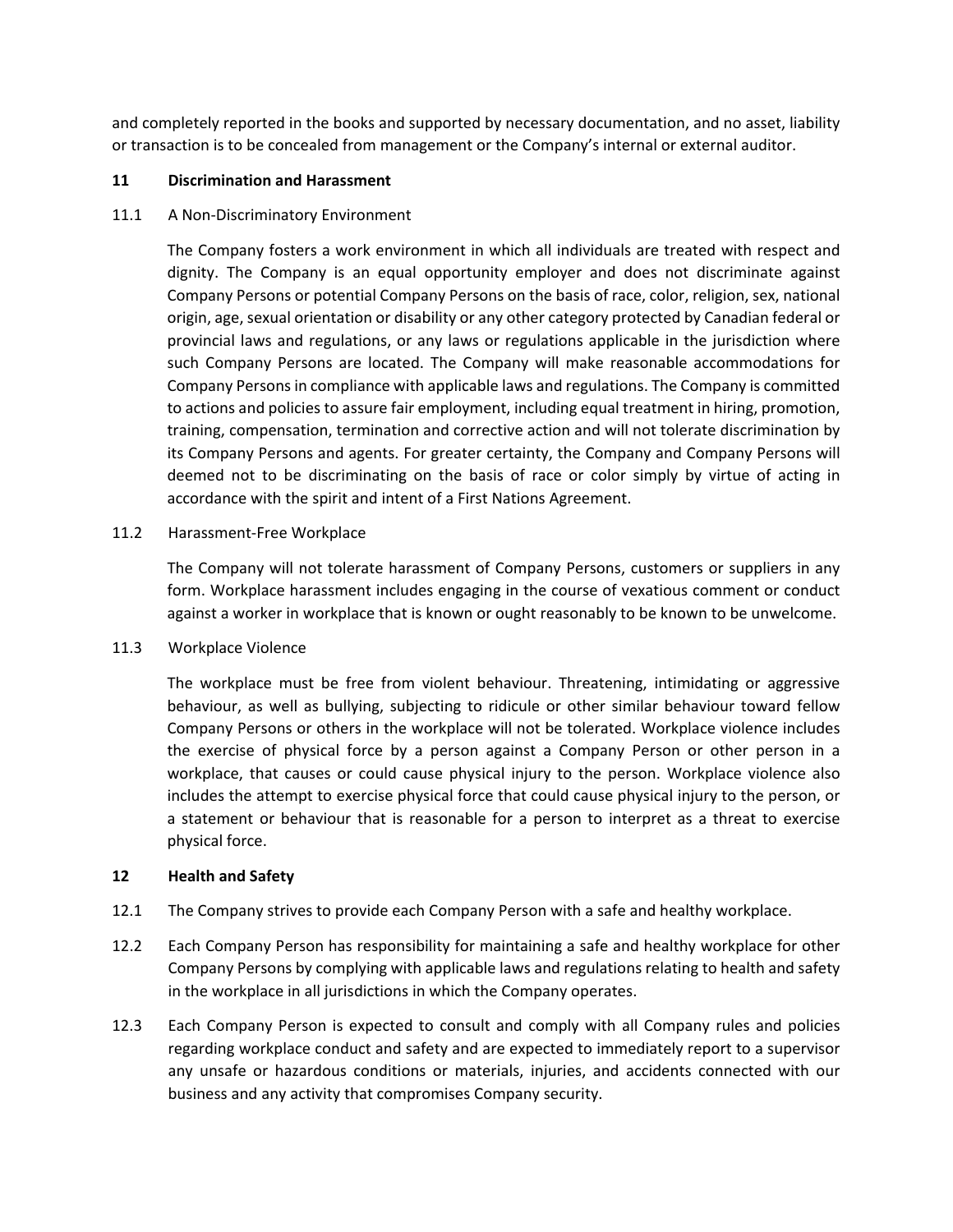12.4 The Company is committed to maintaining a safe and healthy work environment free of the harms that come from substance abuse, including misuse of legal substances while on the job. Company Persons are expected to perform their responsibilities in a professional manner, free from the effects of illegal drugs, cannabis products, medications causing impairment, or alcohol. The use of illegal drugs, cannabis products, medications causing impairment, or alcohol in the workplace will not be tolerated.

#### **13 Reporting**

- 13.1 All Company Persons should report:
	- (a) any concerns related to the Company's accounting, internal controls or auditing matters pursuant to the Company's Whistleblower Policy; and
	- (b) all other violations of the Code to the Audit Committee or to a member of senior management, in which case the member of senior management should report the matter to the Audit Committee. The Audit Committee shall cause an investigation of any reported violations and shall oversee an appropriate response, including corrective action and preventative measures where required. All Company Persons are expected to cooperate with such investigation. Any Company Person who violates the Code shall face appropriate, case specific, disciplinary action, which may include termination and, in appropriate cases, civil action or reference for criminal prosecution. Failure to report a known violation of the Code is itself a violation of the Code.
- 13.2 The Company will not tolerate any retaliation or reprisal against anyone who in good faith reports a potential breach of the Code or raises a concern with respect to whether certain conduct constitutes a breach. A "good faith" report is one which is made honestly and reasonably, whether or not the person has all of the relevant facts or is sure that a breach has occurred.
- 13.3 The Code encourages all Company Persons to seek guidance when unsure about the best course of action in a particular situation.

## **14 Waivers and Amendments**

- 14.1 The Board is responsible for monitoring compliance with this Code.
- 14.2 Only the Board may waive application of or amend any provision of this Code. A request for such a waiver should be submitted in writing to the Board for its consideration. The Company will, when required by applicable law, promptly disclose to all investors all waivers of the Code granted to directors or officers in accordance with applicable laws and regulations.

*Adopted and approved by the Board as of October 26, 2021.*